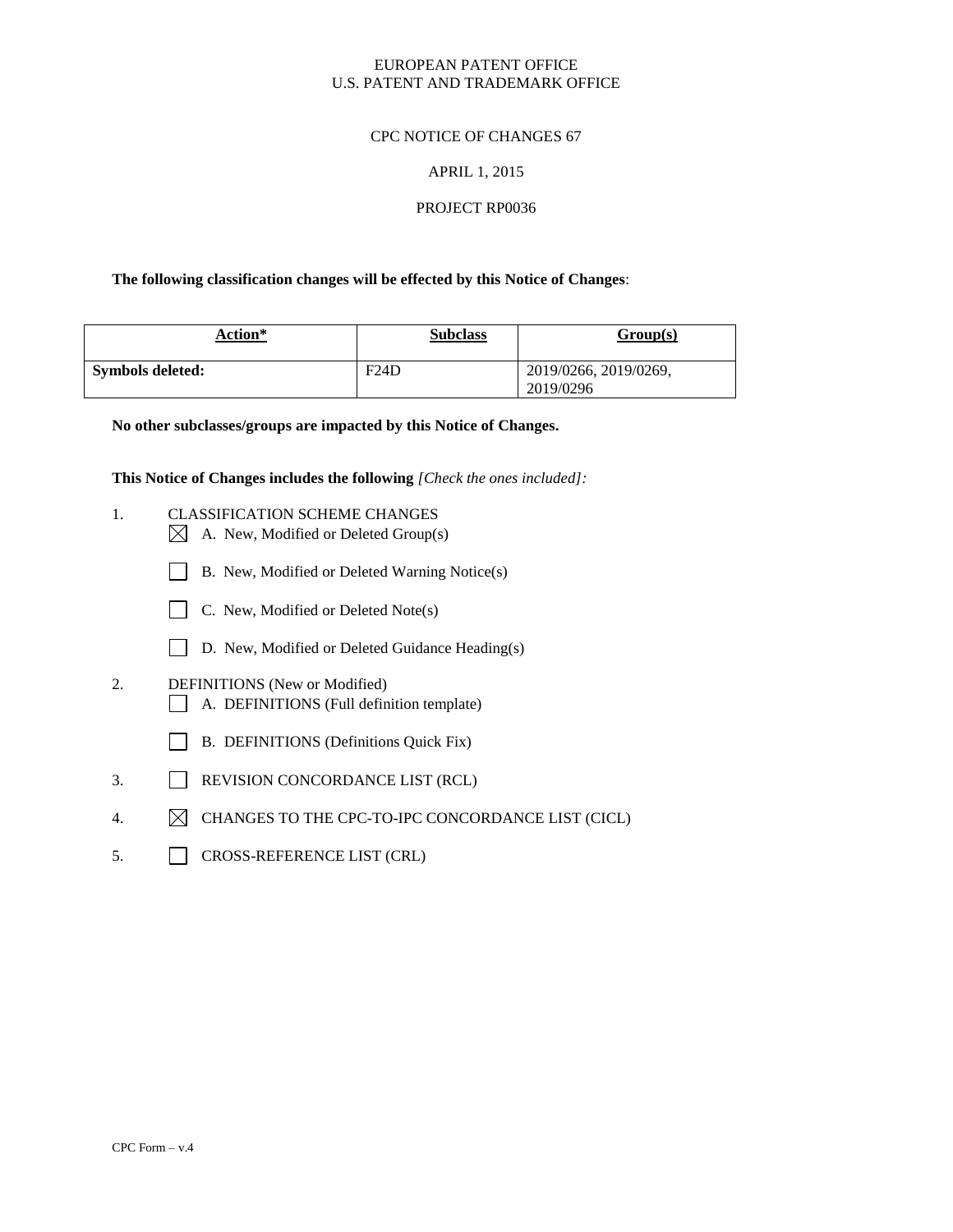#### CPC NOTICE OF CHANGES 67

## APRIL 1, 2015

## PROJECT RP0036

## 1. CLASSIFICATION SCHEME CHANGES

# A. New, Modified or Deleted Group(s)

## **SUBCLASS F24D - DOMESTIC- OR SPACE-HEATING SYSTEMS, e.g. CENTRAL HEATING SYSTEMS; DOMESTIC HOT-WATER SUPPLY SYSTEMS; ELEMENTS OR COMPONENTS THEREFOR**

| $Type*$ | <b>Symbol</b> | <b>Indent</b><br><b>Level</b><br><b>Number</b><br>of dots<br>(e.g. 0, 1, | <b>Title</b><br>(new or modified)<br>"CPC only" text should normally be<br>enclosed in {curly brackets}** | Transferred to <sup>#</sup>             |
|---------|---------------|--------------------------------------------------------------------------|-----------------------------------------------------------------------------------------------------------|-----------------------------------------|
|         | F24D2019/0266 | 4                                                                        |                                                                                                           | $\langle$ empty indexing code $\rangle$ |
|         | F24D2019/0269 | 4                                                                        |                                                                                                           | $\langle$ empty indexing code $\rangle$ |
|         | F24D2019/0296 | 2                                                                        |                                                                                                           | $\langle$ empty indexing code $\rangle$ |

\*N = new entries where reclassification into entries is involved; C = entries with modified file scope where reclassification of documents from the entries is involved;  $Q =$  new entries which are firstly populated with documents via administrative transfers from deleted (D) entries. Afterwards, the transferred documents into the Q entry will either stay or be moved to more appropriate entries, as determined by intellectual reclassification; E= existing entries with enlarged file scope, which receive documents from C or D entries, e.g. when a limiting reference is removed from the entry title; M = entries with no change to the file scope (no reclassification);  $D =$  deleted entries;  $F =$  frozen entries will be deleted once reclassification of documents from the entries is completed;  $U =$  entries that are unchanged.

NOTES:

- \*\*No {curly brackets} are used for titles in CPC only subclasses, e.g. C12Y, A23Y; 2000 series symbol titles of groups found at the end of schemes (orthogonal codes); or the Y section titles. The {curly brackets} are used for 2000 series symbol titles found interspersed throughout the main trunk schemes (breakdown codes).
- For U groups, the minimum requirement is to include the U group located immediately prior to the N group or N group array, in order to show the N group hierarchy and improve the readability and understanding of the scheme. Always include the symbol, indent level and title of the U group in the table above.
- All entry types should be included in the scheme changes table above for better understanding of the overall scheme change picture. Symbol, indent level, and title are required for all types except "D" which requires only a symbol.
- #"Transferred to" column must be completed for all C, D, F, and Q type entries. F groups will be deleted once reclassification is completed.
- When multiple symbols are included in the "Transferred to" column, avoid using ranges of symbols in order to be as precise as possible.
- For administrative transfer of documents, the following text should be used: "< administrative transfer to XX>" or "<administrative transfer to XX and YY simultaneously>" when administrative transfer of the same documents is to more than one place.
- Administrative transfer to main trunk groups is assumed to be "invention information", unless otherwise indicated, and to 2000 series groups is assumed to be "additional information".